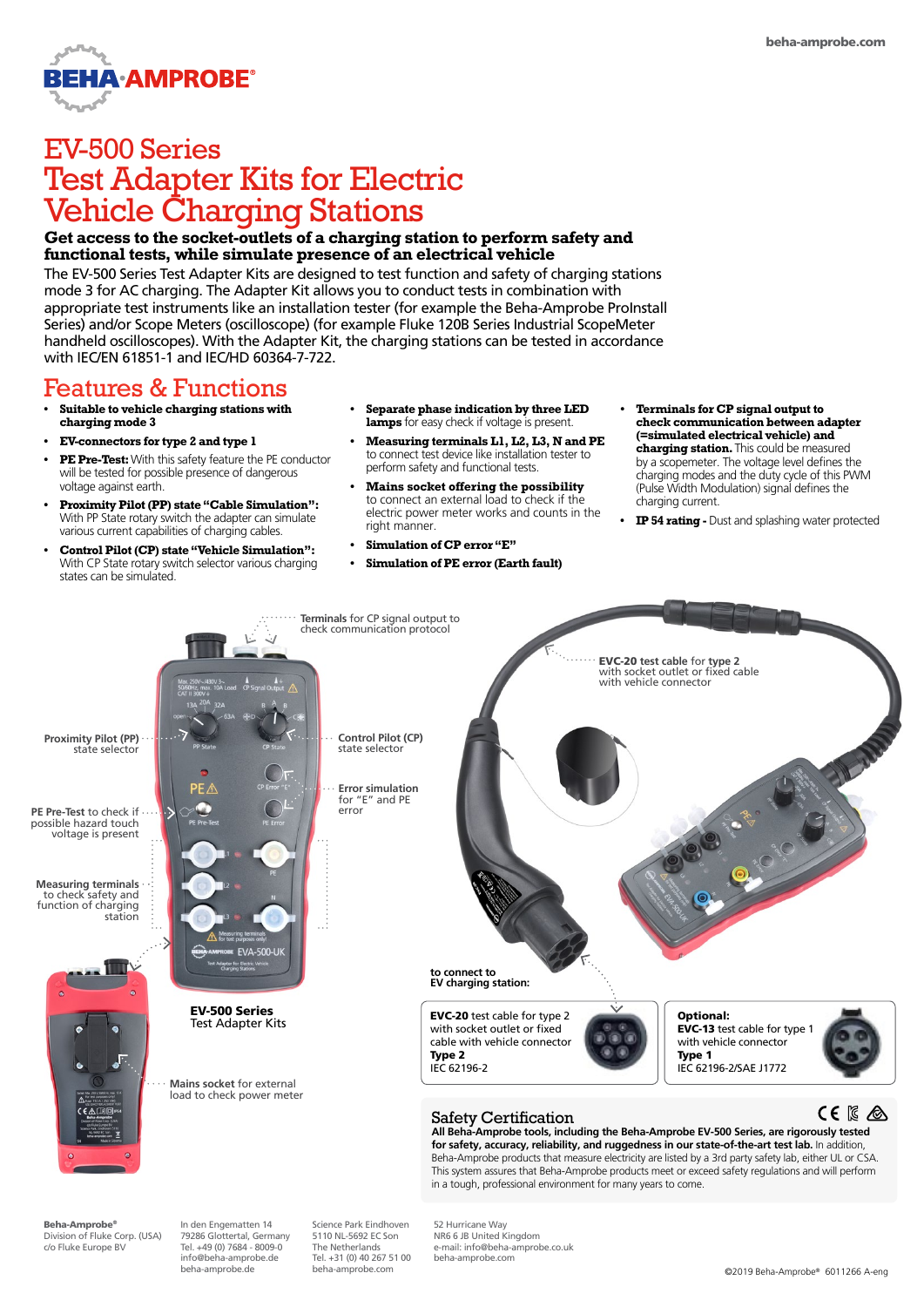

## Correlation between vehicle state and CP-signal

| Vehicle State | <b>Description</b>                                                         | <b>PWM voltage at CP terminal</b> |
|---------------|----------------------------------------------------------------------------|-----------------------------------|
| A             | Electric vehicle (EV) not connected                                        | $\pm$ 12 V 1 kHz                  |
| B             | Electric vehicle (EV) connected, not ready to charge                       | $+9$ V / -12 V 1 kHz              |
|               | Electric vehicle (EV) connected, ventilation not required, ready to charge | $+6$ V / -12 V 1 kHz              |
| D             | Electric vehicle (EV) connected, ventilation required, ready to charge     | $+3$ V / -12 V 1 kHz              |

### Specifications

| <b>Functions</b>                        |                                                                                                                                 |  |  |  |
|-----------------------------------------|---------------------------------------------------------------------------------------------------------------------------------|--|--|--|
| <b>PE Pre-Test</b>                      | Yes, with touch electrode                                                                                                       |  |  |  |
| PP simulation                           | open, 13 A, 20 A, 32 A, 63 A                                                                                                    |  |  |  |
| <b>CP</b> states                        | A, B, C, D                                                                                                                      |  |  |  |
| CP Error "E"                            | on/off                                                                                                                          |  |  |  |
| PE Error (Earth fault)                  | on/off                                                                                                                          |  |  |  |
| <b>Outputs (for test purpose only)</b>  |                                                                                                                                 |  |  |  |
| Measuring terminal L1, L2, L3, N and PE | Max. 250/430 V, CAT II 300 V, max. 10 A                                                                                         |  |  |  |
| <b>Mains socket</b>                     | Max. 250 V, CAT II 300 V, allowed current max. 10 A                                                                             |  |  |  |
| <b>CP Signal output terminals</b>       | PWM communication protocol, approx. max. ±12 V                                                                                  |  |  |  |
| <b>General Features</b>                 |                                                                                                                                 |  |  |  |
| Input voltage                           | Up to 250 V (single phase system) / up to 430 V (three phase system), 50/60 Hz, max 10 A                                        |  |  |  |
| <b>EV Connector (EVC-20)</b>            | AC charging mode 3, suitable to IEC 62196-2 type 2 socket outlet or fixed cable with vehicle connector (type 2, 7P three-phase) |  |  |  |
| EV Connector (EVC-13) OPTIONAL          | AC charging mode 3, suitable to IEC 62196-2 type 1 or SAE J1772 with vehicle connector (type 1, 5P single-phase)                |  |  |  |
| <b>Mains outlet protection</b>          | Fuse T 10 A/250 V, 5x20 mm                                                                                                      |  |  |  |
| Dimensions (W $\times$ H $\times$ L)    | $110 \times 45 \times 220$ mm (length without connection cable and connector)                                                   |  |  |  |
| Weight                                  | Approx. 1 kg (Adapter EVA-500-x + EC-connector EVC-20)                                                                          |  |  |  |
| IP protection class                     | <b>IP54</b>                                                                                                                     |  |  |  |
| <b>CE</b> directive                     | Low Voltage Directive LVD 2014/35/EU                                                                                            |  |  |  |
| Safety                                  | IEC/EN 61010-1:2010<br>IEC/EN 61010-2-030:2010                                                                                  |  |  |  |
| <b>EMC</b>                              | Not applicable                                                                                                                  |  |  |  |
| Working temperature range               | $0+40 °C$                                                                                                                       |  |  |  |
| Storage temperature range               | $-10$ +50 °C                                                                                                                    |  |  |  |
| <b>Reference humidity range</b>         | 10  60 % relative humidity w/o condensation                                                                                     |  |  |  |
| <b>Working humidity range</b>           | 10  85 % relative humidity w/o condensation                                                                                     |  |  |  |
| <b>Pollution degree</b>                 | 2                                                                                                                               |  |  |  |
| <b>Protection class</b>                 | $\mathbf{II}$                                                                                                                   |  |  |  |
| <b>Measurement category</b>             | CAT II 300 V                                                                                                                    |  |  |  |
| Altitude above sea level                | 2000 m max.                                                                                                                     |  |  |  |

**Beha-Amprobe®**<br>Division of Fluke Corp. (USA)<br>c/o Fluke Europe BV

In den Engematten 14 79286 Glottertal, Germany Tel. +49 (0) 7684 - 8009-0 info@beha-amprobe.de beha-amprobe.de

Science Park Eindhoven 5110 NL-5692 EC Son The Netherlands Tel. +31 (0) 40 267 51 00<br>beha-amprobe.com

52 Hurricane Way NR6 6 JB United Kingdom e-mail: info@beha-amprobe.co.uk beha-amprobe.com